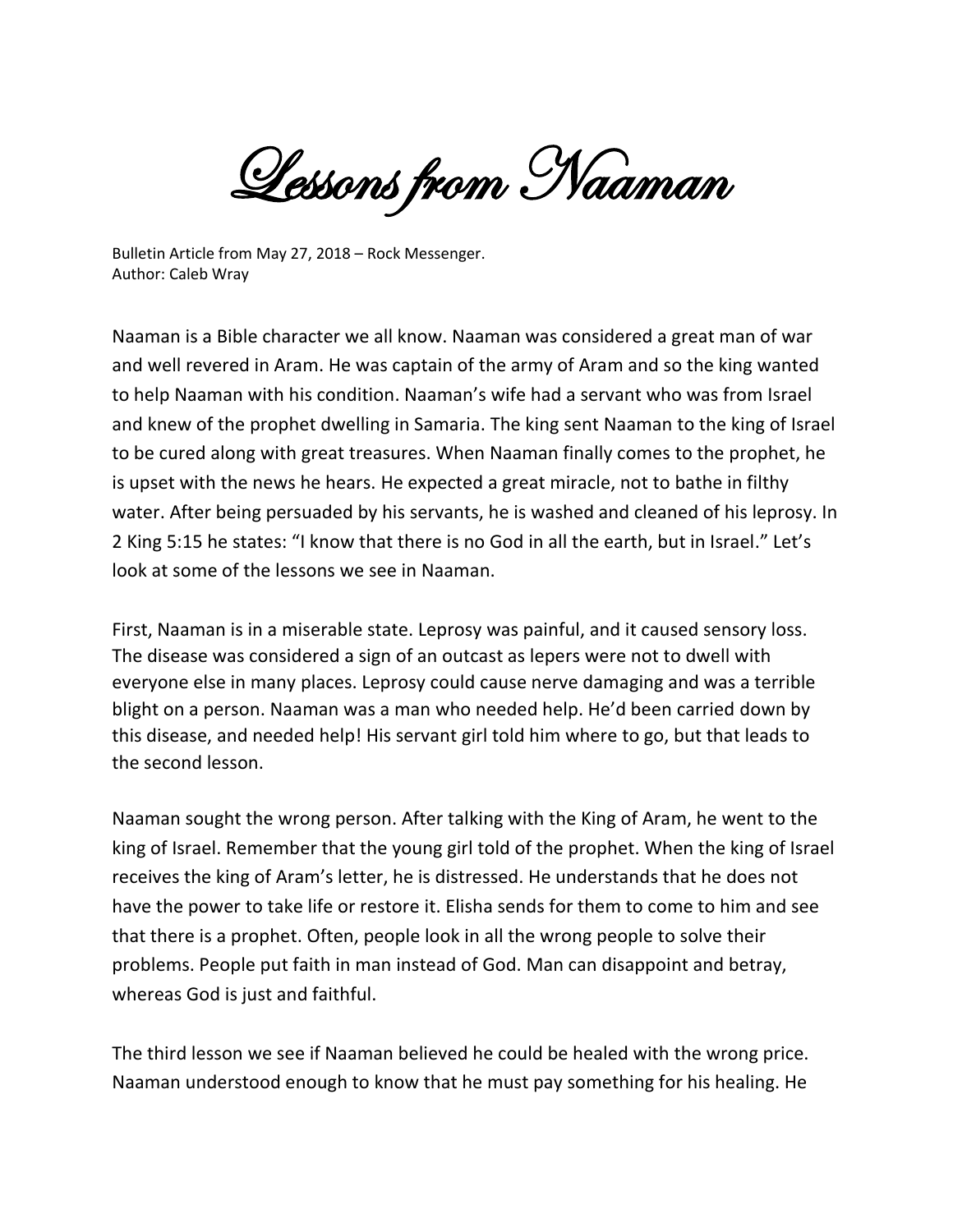and the king of Aram believed great riches would suffice. Look at the great amount he has brought with him: ten talents of silver, six thousand shekels of gold, and ten changes of clothes. Assuming standard weights of the talents and shekels, but not including the clothes, today's value would be nearly \$3.3 million. What Naaman eventually learned is the price was not monetarily, but submitting his will and own ideas to what was told to him by the prophet of the Lord.

The fourth lesson is described best as Naaman looked for the wrong procedure. He was upset that he'd traveled this way to be told to dip seven times in murky water. His servants reveal this best when they say, "had the prophet told you to do some great thing, would you not have done it?" He was expecting something grand, of great measure, etc. He was not expecting some smaller task. We can find ourselves similar to Naaman here as well. We often look for some great thing we are to do, and overlook the smaller tasks told to us.

Next, we also see he was looking for the wrong location. He was already unhappy about what he was told to do, but the Jordan River was a dirty, murky water. He believed many other waters were much cleaner. Think of his disease again, it effects the skin greatly and yet he is to dip in unclean water? He wanted to choose everything for himself, he did not want to submit his own will to that of the Lord.

Once his servants bring him to his senses, he is washed and cleansed. This proved to him that there was a true God, the God of Israel. He understood that he was his own stumbling block to healing in this regard, because he did not want to do what was told of him.

## *Thought to consider*

Are we as guilty as Naaman sometimes? We let sin get us caught and we get ourselves into a miserable state. When we are ready to be healed, we often look in the counsel of men and not the counsel of God. We need to be helping and praying for one another, but the answers themselves come from the word of God. We often don't submit our own will to God and may even try to barter in prayers. (If you do this for me, I'll do this for you). We must realize the price of healing is total submission. We sometimes look for some grand way to prove we want to be cleansed. Many times, we overlook so many